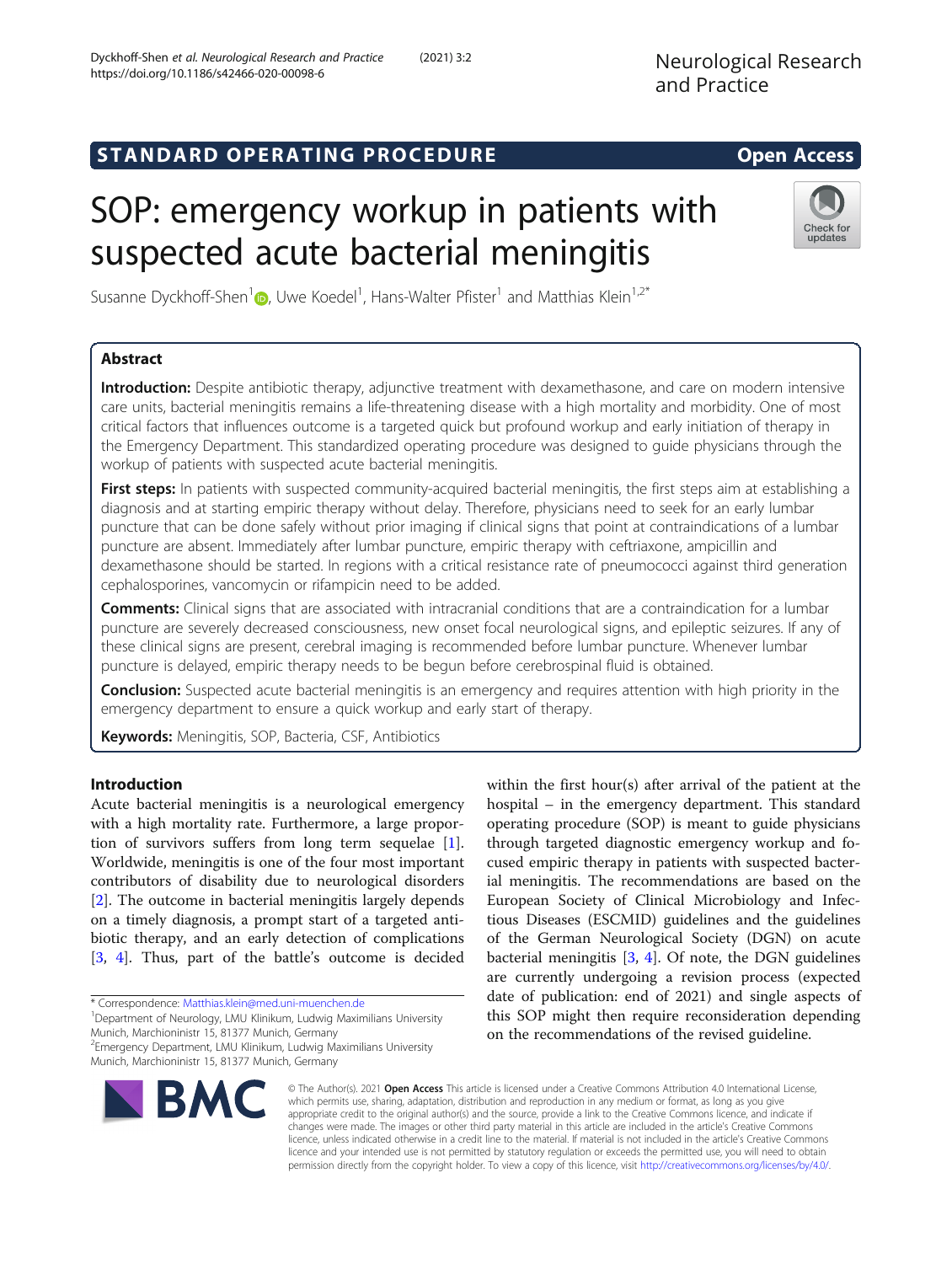# **Definitions**

# **Meningitis**

Meningitis is an infection of the meninges, the surrounding membranes of the brain and spinal chord. It is mainly caused by viruses or bacteria, the disease being more severe in the latter case.

#### Meningoencephalitis

In meningoencephalitis, the infection is not only located along the meninges but has reached the brain itself.

# First steps

The critical first step in the emergency department is to recognize patients who show clinical signs that are consistent with acute bacterial meningitis. If patients with suspected acute bacterial meningitis are identified, contact precautions need to be put in place. As the prognosis is clearly dependent on a timely diagnosis and start of therapy, a quick lean diagnostic workup with an early lumbar puncture and targeted empiric therapy are the goal.

# Flow chart SOP emergency workup in patients with suspected acute bacterial meningitis (Fig. [1](#page-2-0)) Clinical presentation of patients with suspected acute bacterial meningitis

In patients with a combination of fever, headache, neck stiffness or altered level of consciousness, acute bacterial meningitis needs to be one of the top considered differential diagnosis. Of importance, single typical symptoms are absent in half of the patients. Thus, the clinical diagnosis cannot be ruled out only because the classical triad of fever, neck stiffness and impaired consciousness is not present. A hemorrhagic rash is more common in meningococcal meningitis, but it is not specific for an infection with N. meningitidis. Other less common clinical signs in bacterial meningitis are vomiting, photophobia, seizures, cranial nerve palsies, and hearing loss. Kernig and Brudzinski's signs are not helpful to diagnose bacterial meningitis as their sensitivities and specificities are low.

According to studies on more than 1000 patients with bacterial meningitis, the most common symptoms in adult patients presenting with bacterial meningitis are fever (77%), headache (83–87%), neck stiffness (75–83%) and altered level of consciousness (69%) [[5](#page-6-0)–[7\]](#page-6-0). In recent studies from the Netherlands, France, Spain, Iceland and Denmark, only 41–51% of patients with bacterial meningitis showed the classical triad of fever, neck stiffness and altered mental status when presenting to the emergency department [[5](#page-6-0), [7](#page-6-0), [8\]](#page-6-0). Especially in immunocompromised patients, single or several symptoms can be absent, as in immunocompromised patients with bacterial meningitis, only 36% showed the classical triad and 8% even displayed neither symptom of the triad [[6\]](#page-6-0). The assessment of Kernig and Brudzinski sign is not of significant value in the detection of patients with bacterial meningitis.

- Classical symptoms of bacterial meningitis: fever, headache, neck stiffness, and altered level of consciousness
- Rash in 25% of patients with acute bacterial meningitis (68% in meningococcal meningitis)
- CAVE: Single or several classical symptoms can be absent, especially in immunocompromised patients
- Other common clinical symptoms: vomiting, photophobia, seizures, cranial nerve palsies, hearing loss

## Contact precautions

Whenever N. meningitidis is considered among the possible causative pathogens in patients with suspected bacterial meningitis, the patient needs to be isolated in a single room. Face masks, gloves, and gowns should be worn at room entry. If the patient leaves the room (e.g. for imaging or transfer to a patient ward), he/she should wear a facial mask. To avoid a delay in contact precautions and to protect other patients in the waiting room, these contact precautions should all be applied immediately to any patient presenting to the emergency room with the differential diagnosis of acute bacterial meningitis, ideally directly upon triage. In regard to an infection risk with meningococci, the droplet precautions should only be terminated within the first 24 h if bacterial meningitis is no longer suspected (e.g. after thorough history taking and clinical assessment by a physician), if the diagnosis is ruled out or in case of a persistent suspicion for bacterial meningitis with negative microbiologic workup for N. meningitidis AND another causative pathogen than N. meningitidis was found or is likely (e.g. in patients with a very clear parameningeal focus). If all microbiologic tests were found negative in a patient with CSF findings consistent with bacterial meningitis, contact precautions should be kept in place until 24 h after the initiation of an effective antibiotic therapy. Whenever N. meningitidis was identified in the index patient, adults with contact should receive chemoprophylaxis with ciprofloxacin (500 mg p.o., once), ceftriaxone (250 mg i.m., once) or rifampicin (600 mg i.v., 2x/day for 2 days). Chemoprophylaxis should be applied to contact persons within 24 h of exposure. Close household contacts should be vaccinated according to the serotype that was identified in the index patient.

- Establish contact precautions in suspected bacterial meningitis upon triage.
- After first medical assessment of the patient, an individual decision on further contact precautions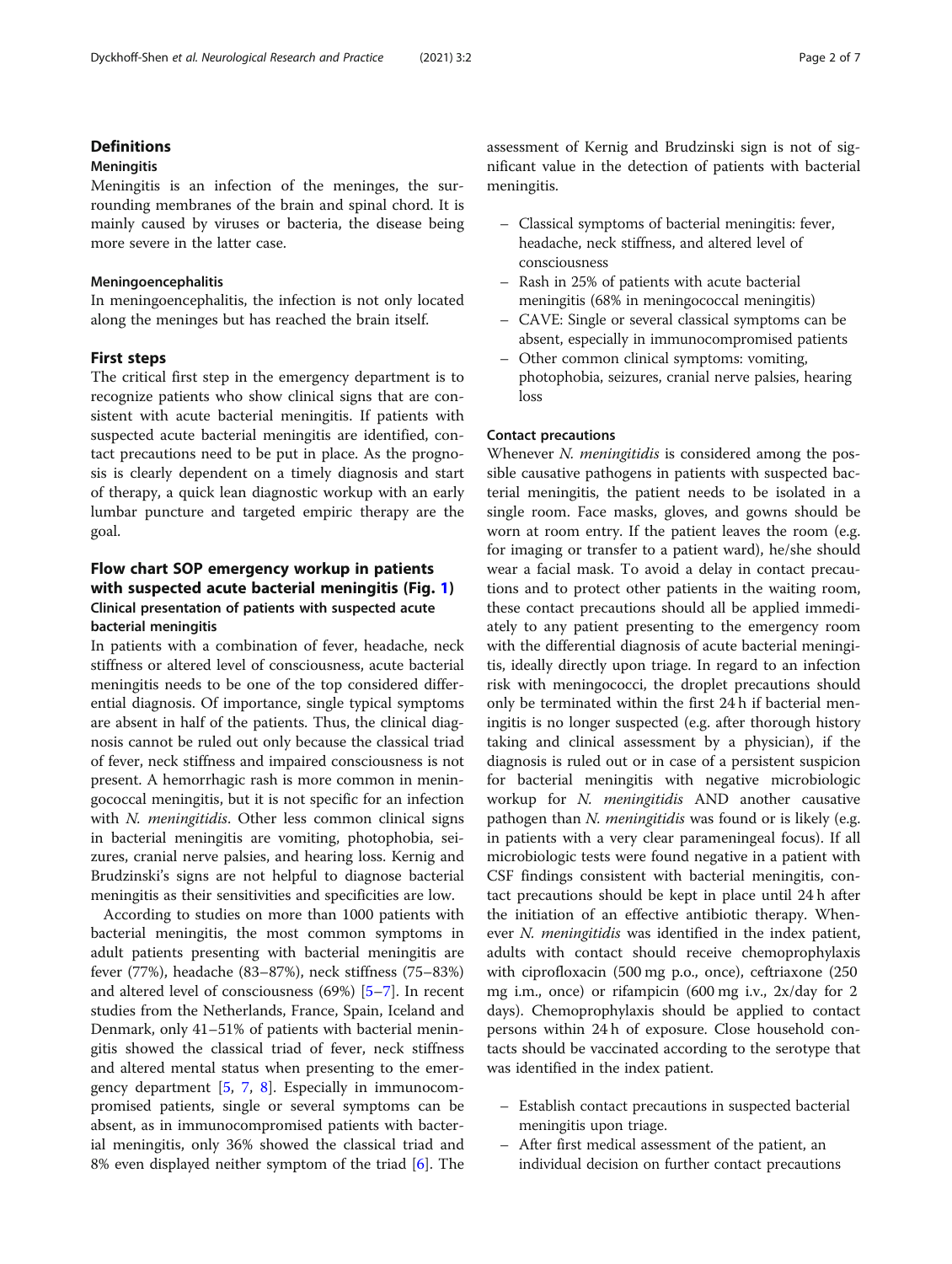<span id="page-2-0"></span>

needs to be made. If an infection with N. meningitidis is among the differential diagnosis, contact precautions need to be kept in place.

- Contact precautions need to be upheld until a minimum of 24 h after the first dosage of antibiotics.
- If N. meningitidis is identified, chemoprophylaxis should be offered to all persons with possible droplet contact.

# Laboratory workup

All patients with suspected bacterial meningitis should receive a basic laboratory panel including blood leukocyte counts, serum C-reactive protein CRP, and serum procalcitonin PCT. However, leukocyte count and CRP are quite unspecific. One important early biomarker for bacterial infection is serum procalcitonin (PCT): A meta-analysis with over 2000 patients found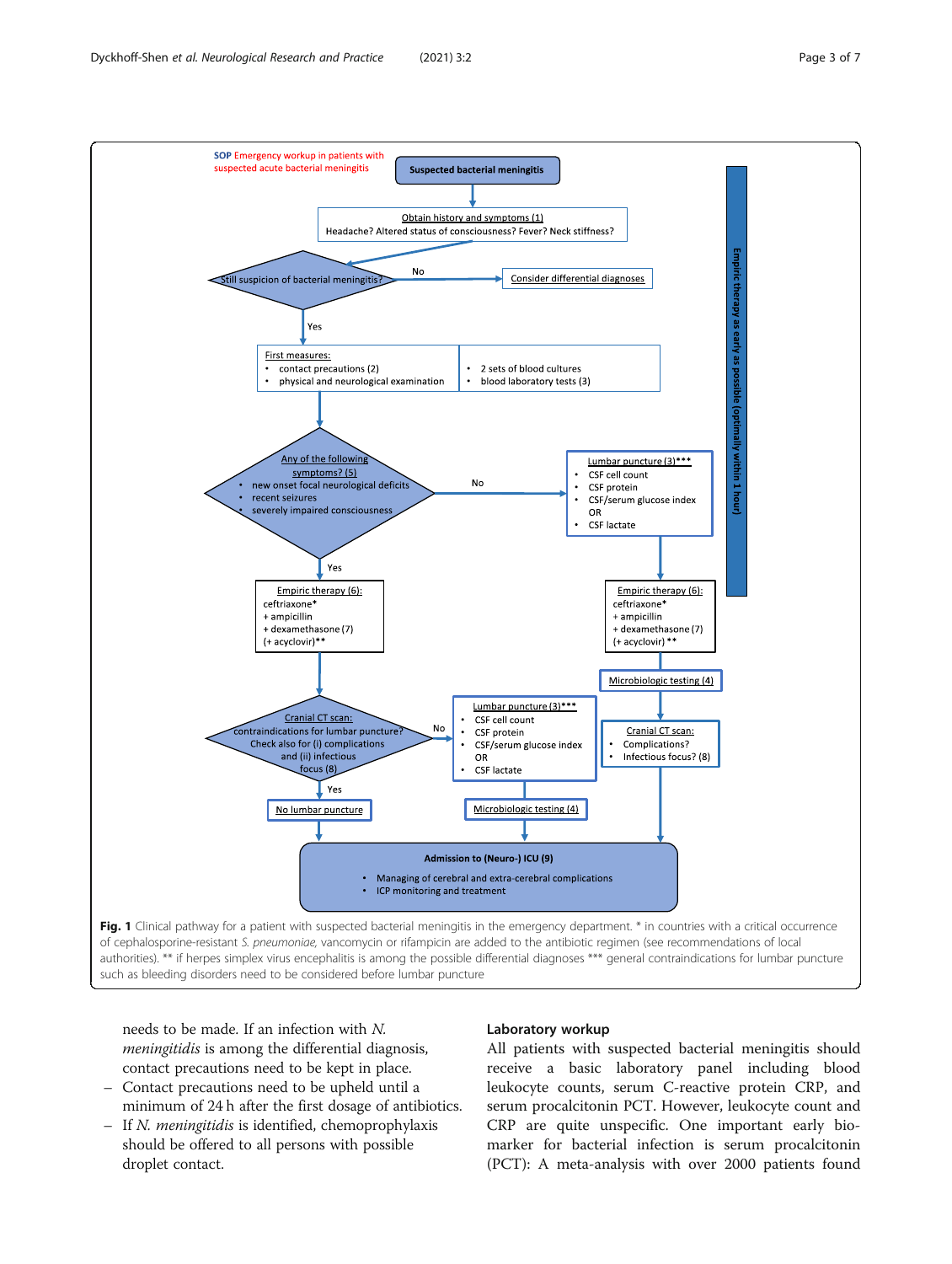95% sensitivity and 97% specificity for serum procalcitonin to distinguish bacterial from viral meningitis [\[9](#page-6-0)].

The most important workup on the way to establish (or rule out) the diagnosis of acute bacterial meningitis is the investigation of the CSF. Thus, a lumbar puncture needs to be performed and leukocyte counts in the CSF (including cell differentiation), CSF protein, CSF/serum glucose ratio or CSF lactate should be investigated. CSF pleocytosis with a predominance of polymorphonuclear leukocytes, elevated CSF protein and an increased lactate strongly indicates acute bacterial meningitis (Table 1). Single parameters can be in normal limits. If all of the above-mentioned CSF parameters are within normal limits, acute bacterial meningitis is ruled out.

Classic findings in the CSF indicating bacterial meningitis are a pleocytosis of mostly polymorphonuclear leukocytes  $> 1000/\mu l$ , a low CSF-serum glucose index  $< 0.3$ or an increase in CSF lactate, and an elevated protein concentration  $(>100 \text{ mg/dl})$  [[10\]](#page-6-0). However, in a cohort study from the Netherlands from 2006 to 2014 including over 1400 patients with bacterial meningitis, only 66% showed pleocytosis of over 1000 cells/μl while 11% had less than 100 cells/μl. Yet, in 96% of all patients with bacterial meningitis, at least one of the above described CSF findings (namely pleocytosis, elevated CSF protein or glucose CSF-serum index  $< 0.3$ ) was present [\[11\]](#page-6-0).

- Serum CRP and leukocytes are usually elevated in acute bacterial meningitis.
- Elevated serum procalcitonin is a helpful marker to distinguish bacterial from viral meningitis.
- Use of CSF procalcitonin is not recommended.
- CSF pleocytosis with > 1000 cells /μl, elevated CSF protein, and increased CSF lactate strongly indicate acute bacterial meningitis.
- CAVE: CSF pleocytosis < 1000/μl is found in one third of patients with bacterial meningitis in the CSF obtained by the initial lumbar puncture.

#### Ancillary microbiologic tests

If CSF white cell count, CSF/serum albumin ratio and CSF/serum glucose ratio or CSF lactate are consistent with the diagnosis of bacterial meningitis, the following microbiologic tests with the goal to find the bacterial pathogen are recommended: First, two sets of blood cultures (each aerob and anaerob) should be investigated. Next, a gram stain should be done from CSF and CSF cultures should be initiated. If a pathogen cannot be detected by gram stain, rapid multiplex PCR testing seems of benefit. The use of latex agglutination tests can be considered in the case of a negative gram stain and a negative multiplex PCR or if multiplex PCR is not available. It is important to understand that any negative test does not rule out an infection by the pathogen that was covered by the test used (e.g. contact precautions cannot be stopped only because of a negative gram stain or a negative N. meningitidis PCR result). If the combination of CSF parameters (cell count, protein, CSF/serum glucose or serum lactate) shows a diagnosis of meningitis but is not typical for a bacterial infection, further tests might be indicated depending on the clinical syndrome and local predominant infections (e.g. PCR testing for Herpes simplex Virus encephalitis or serology for tick borne encephalitis in endemic regions).

CSF culture is perceived as "gold standard" of diagnostic tests detecting bacterial meningitis. However, culture results take time and can, as discussed above, be negative, e.g. when patients received antibiotic therapy before lumbar puncture. CSF gram stain is a quick and easily performed test of low cost that has a high yield in pneumococcal meningitis (90%) and meningococcal meningitis (70–90%) but is less often positive in L. monocytogenes meningitis (25–35%) and H. influenzae meningitis (50%) [\[1](#page-6-0)]. With CSF latex agglutination test, bacterial antigens can be detected rapidly, yet its sensitivity varies between 22 and 100% depending on tested microorganism and further decreases when the patient was pretreated with antibiotics [[4,](#page-6-0) [12](#page-6-0)]. Another alternative method of pathogen detection is CSF PCR. Sensitivities of CSF PCR range from 79 to 100% for S. pneumoniae, 91–100% for N. meningitidis, 67–100% for H. influenzae and specificities of 95–100% [\[13](#page-6-0)]. Recently developed test kits allow PCR testing with 2 h and, furthermore, are set up for simultaneous testing of multiple

**Table 1** Typical CSF parameters in meningitis (according to [\[3](#page-6-0)])

|                         | <b>Bacterial</b>         | <b>Viral</b>                | <b>Tuberculous</b> |
|-------------------------|--------------------------|-----------------------------|--------------------|
| Cell count              | $>1000/\mu$ <sup>a</sup> | $< 1000 / \mu$ <sup>b</sup> | $< 1000 / \mu$     |
| Cytology                | Polymorphonuclear        | Lymphocytic <sup>c</sup>    | Mixed              |
| CSF/serum glucose index | Decreased                | Normal                      | Decreased          |
| Lactate                 | $>$ 3,5 mmol/l           | $<$ 3,5 mmol/l              | $>$ 3,5 mmol/l     |
| Protein <sup>d</sup>    | $>100$ mg/dl             | $< 100$ mg/dl               | $>100$ mg/dl       |

 $a<sup>a</sup>$ Less than 1000 cells/µl in 1/3 of patients with bacterial meningitis below the straight patients with Herner virus enconhalitie, call counter in the initial

<sup>b</sup>In patients with Herpes virus encephalitis, cell counts in the initially assessed CSF can be within normal limits

<sup>c</sup>Polymorphonuclear cells usually dominate in patients with enteroviral meningitis and in the initial stage of viral meningitis d<sub>Indicating blood-CSF barrier disruption</sub>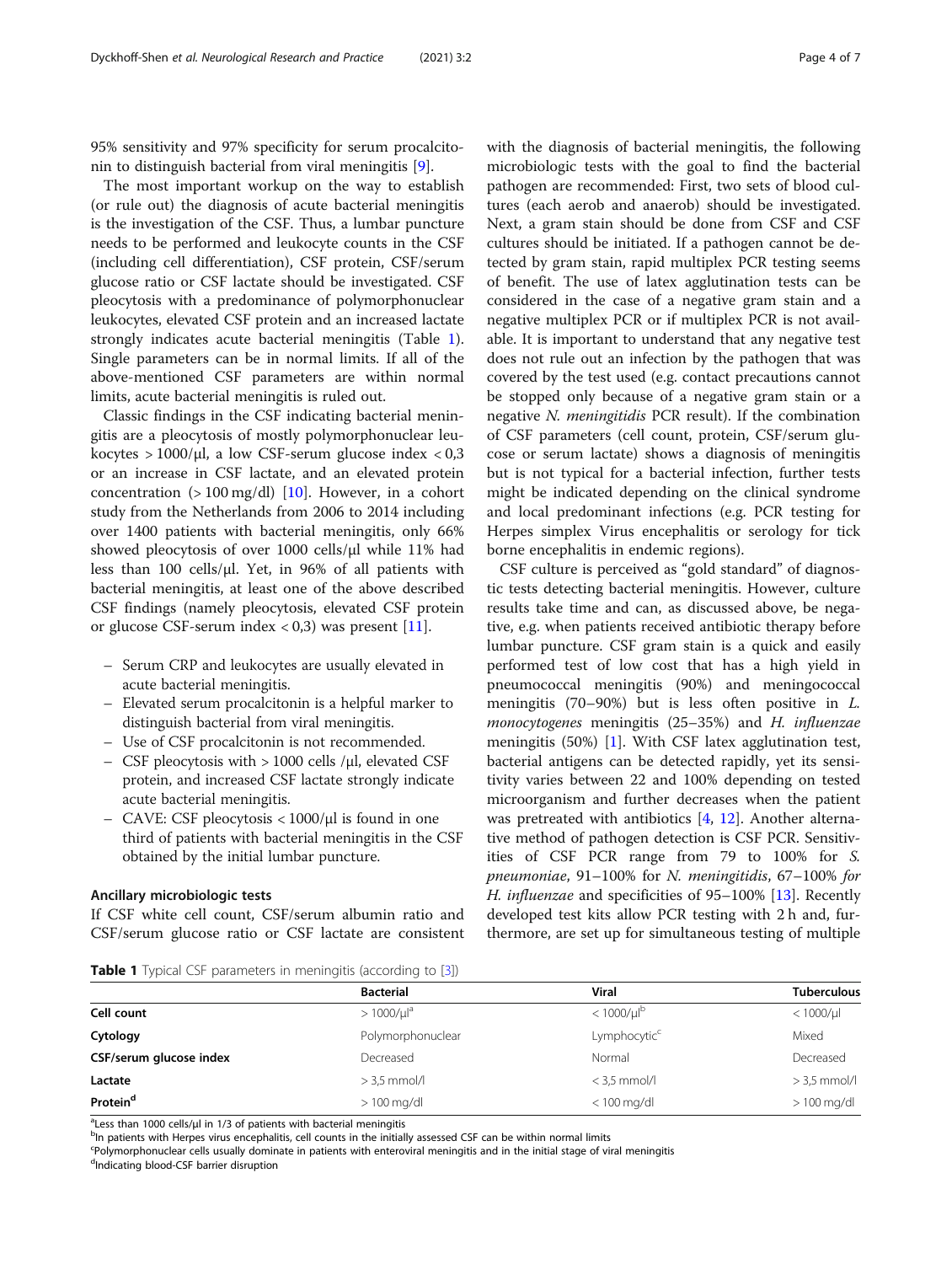common viral and bacterial pathogens that can cause meningitis. A meta-analysis of 8 studies and 3059 patients on a possible benefit of using multiplex PCR testing in suspected meningitis suggested a high sensitivity (90%) and specificity (97%) [[14\]](#page-6-0).

- Order microbiologic tests if the suspicion of bacterial meningitis persists after evaluation of CSF white cell count, CSF protein and CSF/serum glucose ratio or CSF lactate.
- Two sets of blood culture (one set: aerob and anaerob) should be evaluated.
- Obligatory CSF tests in bacterial meningitis: CSF gram stain and CSF culture.
- In case of a negative CSF gram stain: multiplex PCR from CSF (if available).
- Consider further tests (latex agglutination, PCR) in individual patients
- CAVE: specific pathogens cannot be ruled out as causative solely by negative microbiologic test results.

# Time of lumbar puncture and cerebral imaging

Patients with suspected acute bacterial meningitis should receive imaging of the brain (by computed tomography) prior to lumbar puncture in case of a new focal neurologic deficit, recent epileptic seizures (within days before presentation) or severely impaired consciousness. In all other cases, lumbar puncture is recommended without prior cerebral imaging. In case of a delay of lumbar puncture due to prior cerebral imaging or any other reason, antibiotic therapy should be initiated immediately, before imaging and lumbar puncture. In any case, taking blood cultures before empiric therapy is important.

If space-occupying lesions such as brain abscess or subdural empyema are present in a patient with suspected bacterial meningitis, risk of brain herniation due to LP is increased  $[13]$  $[13]$ . A study on 235 patients with suspected acute bacterial meningitis, space-occupying cerebral lesions were found in patients with impaired consciousness, epileptic seizures, and focal neurologic deficits [[15](#page-6-0)]. Overall, it appears save to seek for lumbar puncture in patients without severely impaired consciousness, recent epileptic seizures or new focal neurologic deficits. Several studies demonstrated that performing a computed tomography before lumbar puncture is associated with a delay in the lumbar puncture, a delay in the start of antibiotic therapy, and poor outcome. Thus, if a computed tomography is performed before lumbar puncture, leading to a significant delay, antibiotics should be given before the computed tomography scan.

- Seek for early lumbar puncture in patients with suspected bacterial meningitis
- Cerebral imaging before lumbar puncture is needed in patients with (i) new onset focal neurologic deficits, (ii) recent epileptic seizures, and/or (iii) severely impaired consciousness.
- Lumbar puncture without prior cerebral imaging if clinical signs for increased intracranial pressure are absent.
- In case of a delay of lumbar puncture start antibiotic therapy before cerebral imaging.

# Empiric antibiotic therapy

For empiric therapy, the German guidelines recommend empiric therapy with ceftriaxone plus ampicillin (Table [2](#page-5-0)). For areas with a higher resistance rate of S. pneumoniae to 3rd generation cephalosporines (e.g. southern Europe, France, Spain, Northern America), an additional therapy with vancomycin or rifampicin is recommended [\[4](#page-6-0)]. If there is a possibility of herpes simplex virus encephalitis, the addition of acyclovir (3x10mg/kg body weight / day) is recommended. Therapy should be adapted after a causative pathogen was identified. Several studies have revealed that a delay in antibiotic treatment in patients with acute bacterial meningitis leads to deterioration of prognosis. According to ESCMID guideline, empiric treatment is recommended to be started on clinical suspicion within 1 h after arrival at the hospital  $[4]$  $[4]$ .

The most common pathogen causing bacterial meningitis in adults is S. pneumoniae. In a Dutch cohort study from 2006 to 2014 including more than 1400 cases of bacterial meningitis, 72% were due to S. pneumoniae [[11\]](#page-6-0). Other common causative pathogens were N. meningitidis (11%), L. monocytogenes (5%) and H. influenzae  $(3%)$  [[11\]](#page-6-0). Although *L. monocytogenes* usually occurs only in elderly patients or patients with immunosuppression, the immune status of the patient is frequently unclear at the time when the patient first presents to the emergency room. Therefore, e.g., the guideline of the German Neurological Society (DGN) recommends ampicillin for initial empiric therapy in all adult patients with suspected bacterial meningitis [\[3](#page-6-0)].

In practice, differentiation between bacterial meningitis and viral meningitis can be difficult, especially before a pathogen is identified. If that is the case, the most common treatable causative pathogen of viral encephalitis, namely Herpes simplex Virus Type 1 needs to be treated empirically as well.

Dosages of therapeutic drugs should be adapted to weight and kidney function of each individual patient. The duration of antibiotic treatment is recommended for (7-)14 days depending on causing microorganism, resistance and clinical condition of the patient. In cases of

<sup>–</sup> Draw blood cultures (2 pairs)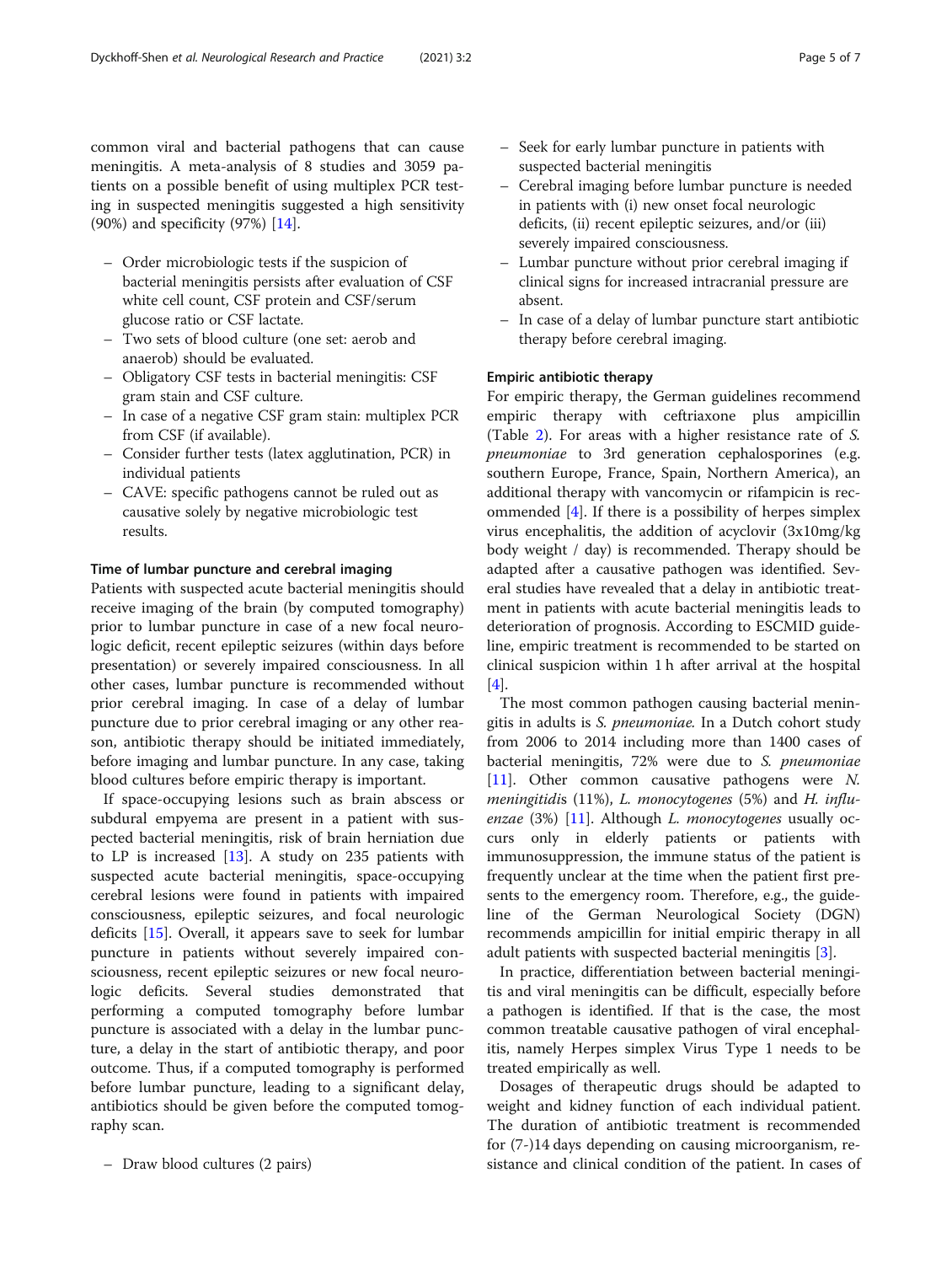<span id="page-5-0"></span>

| Table 2 Empiric antibiotic therapy in acute bacterial meningitis (according to [3, 4]) |  |  |  |
|----------------------------------------------------------------------------------------|--|--|--|
|----------------------------------------------------------------------------------------|--|--|--|

| <b>Clinical Situation</b>  | <b>Empiric antibiotic therapy</b>                                                     | Dosage                                                                                                                   |
|----------------------------|---------------------------------------------------------------------------------------|--------------------------------------------------------------------------------------------------------------------------|
| Community-acquired         | ceftriaxone<br>plus ampicillin <sup>a</sup><br>(plus vancomycin <sup>b</sup> )        | $2x2q/day$ i.v.<br>6x2q/day i.v.<br>2x1g/day i.v. (check serum concentration)                                            |
| Nosocomial                 | Meropenem<br>plus vancomycin<br>alternative option:<br>ceftazidime<br>plus vancomycin | 3x2q/day i.v.<br>2x1g/day i.v. (check serum concentration)<br>3x2q/day i.v.<br>2x1g/day i.v. (check serum concentration) |
| Immunocompromised patients | ceftriaxone<br>plus ampicillin<br>plus vancomycin <sup>b</sup>                        | $2x2q/day$ i.v.<br>6x2q/day i.v.<br>2x1g/day i.v. (check serum concentration)                                            |

<sup>a</sup>In case of penicillin allergy, the use of meropenem is recommended instead (3x2g/day i.v)

<sup>b</sup>In case of a high prevalence of S. pneumoniae that are resistant to 3rd generation cephalosporines (see recommendations of local authorities). As an alternative to vancomycin, rifampicin (1x600mg/day i.v.) can be administered

infection with L. monocytogenes, antibiotic therapy is recommended for at least 21 days [\[4](#page-6-0)].

- Empiric antibiotic therapy in community-acquired bacterial meningitis: ceftriaxone plus ampicillin.
- Add vancomycin or rifampicin in areas with significant rates of pneumococcal resistance against 3rd generation cephalosporines (please check recommendations from local scientific authorities).
- Add acyclovir if herpes virus encephalitis is a differential diagnosis.

#### Adjunctive treatment with dexamethasone

In countries with a high standard of medical care, empiric therapy in patients with suspected bacterial meningitis should include adjunctive therapy with dexamethasone (4x10mg / day i.v.). Dexamethasone should optimally be given with the first dosage of antibiotics. If antibiotic therapy has already been initiated, the start of dexamethasone therapy within 4 h seems to be justified [[4\]](#page-6-0). If S. pneumoniae or H. influenzae is identified as the causative pathogen, therapy with dexamethasone should be upheld for a total of 4 days. If other pathogens are identified, therapy with dexamethasone should be discontinued. If dexamethasone is used, therapy with vancomycin should be replaced, e.g. by rifampicin, as dexamethasone has been reported to impair vancomycin's ability to transfer into the CSF.

- In countries with a high level of medical care: empiric adjunctive therapy with dexamethasone is recommended.
- Continue dexamethasone if S. pneumoniae or H. influenzae is identified

#### Further diagnostic investigations

Important intracranial complications that need to be detected early, should not be missed in the emergency

department in patients with bacterial meningitis. Thus, on admission day, patients should receive cerebral imaging (computed tomography in most cases) to look for cerebral oedema, focal brain swelling, and hydrocephalus. If such complications are detected, proper treatment in accordance with the clinical findings in the patient is indicated (e.g. placement of an external ventricular drain in case of clinically relevant hydrocephalus). If seizures are reported, antiepileptic therapy should be started.

A search for an infectious focus is crucial in patients with bacterial meningitis. In addition to a thorough neurological and medical physical examination, patients should be examined for an infection of the ear (otitis media/mastoiditis) and the sinuses (sinusitis), possibly supported by bone windows on computed tomography that focus on the respective areas. On computed tomography cerebral imaging, one focus should be kept on the possibility of intracranial air as a sign of cerebrospinal fluid leakage. In case of an ENT focus, surgical treatment should be carried out immediately (optimally within the first 24 h). If clinical signs for another infectious focus are present, special workup is required (e.g. transoesophageal echocardiography for suspected endocarditis or spinal magnetic resonance imaging for spondylodiscitis or spinal abscess).

- Search for intracranial complications on computed tomography – look for signs of hydrocephalus, brain oedema, and/or focal brain swelling.
- In case of a clinically relevant hydrocephalus, place an external ventricular drain (EVD).
- Search for infectious focus: common ENT foci are mastoiditis and sinusitis. Consider endocarditis in case of a heart murmur, Osler spots, and septic embolic cerebral ischemia. In case of reported back pain, consider spinal imaging.